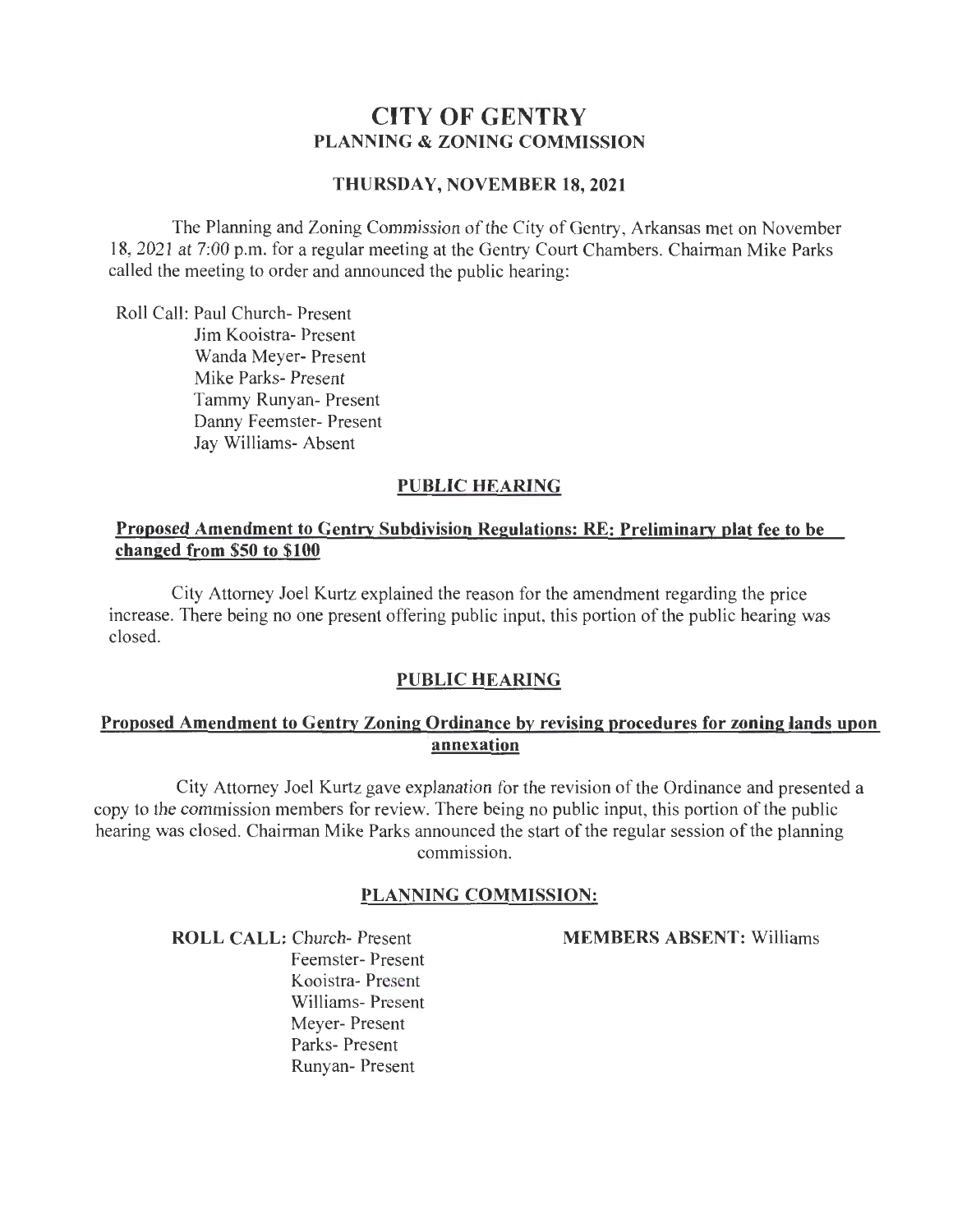Others in attendance: City Attorney Joel Kurtz (virtually), City Clerk Jenny Trout, Mark Smithson and others.

# Review of the Minutes of the October 21, 2021 Regular Meeting: After review:

| <b>Motion:</b> Church- to approve the minutes as written |              |              |
|----------------------------------------------------------|--------------|--------------|
| <b>Second: Runyan</b>                                    |              |              |
| <b>Roll Call: Church-yes</b>                             | Feemster-yes | Kooistra-yes |
| Parks-yes                                                | Meyer-yes    | Runyan-yes   |
| <b>Motion Passed.</b>                                    |              |              |

### 1). Proposed Amendment to Gentry Subdivision Regulations: RE: Preliminary plat fee to be changed from \$50 to \$100: After discussion:

Motion: Church- to recommend to City Council the fee be changed from \$50 to \$100 Second: Feemster Roll Call: Church-yes Parks-yes Motion passed. Feemster-yes Meyer-yes Kooistra- yes Runyan-yes

2). Proposed Amendment to Gentry Zoning Ordinance by revising procedures for zoning lands upon annexation: An Ordinance Amending the Gentry Municipal Code to Revise the Procedures for Zoning Annexed Lands; and for Other Purposes, was presented for review. After discussion:

Motion: Church- to recommend to City Council the Ordinance be adopted Second: Meyer Roll Call: Church-yes Parks-yes Motion Passed. Feemster-yes Meyer-yes Kooistra-yes Runyan-yes

# 3). Netzel Revocable Trust, Jerry & Marie: Tract Split; Parcel# 18-13647-000:

After discussion:

Motion: Church- to approve the Tract Split as proposed Second: Kooistra Roll Call: Church-yes Meyer-yes Motion passed. Feemster-yes Runyan-yes Kooistra-yes Parks-yes

\*At this time Commissioner Jay Williams joined the meeting\*